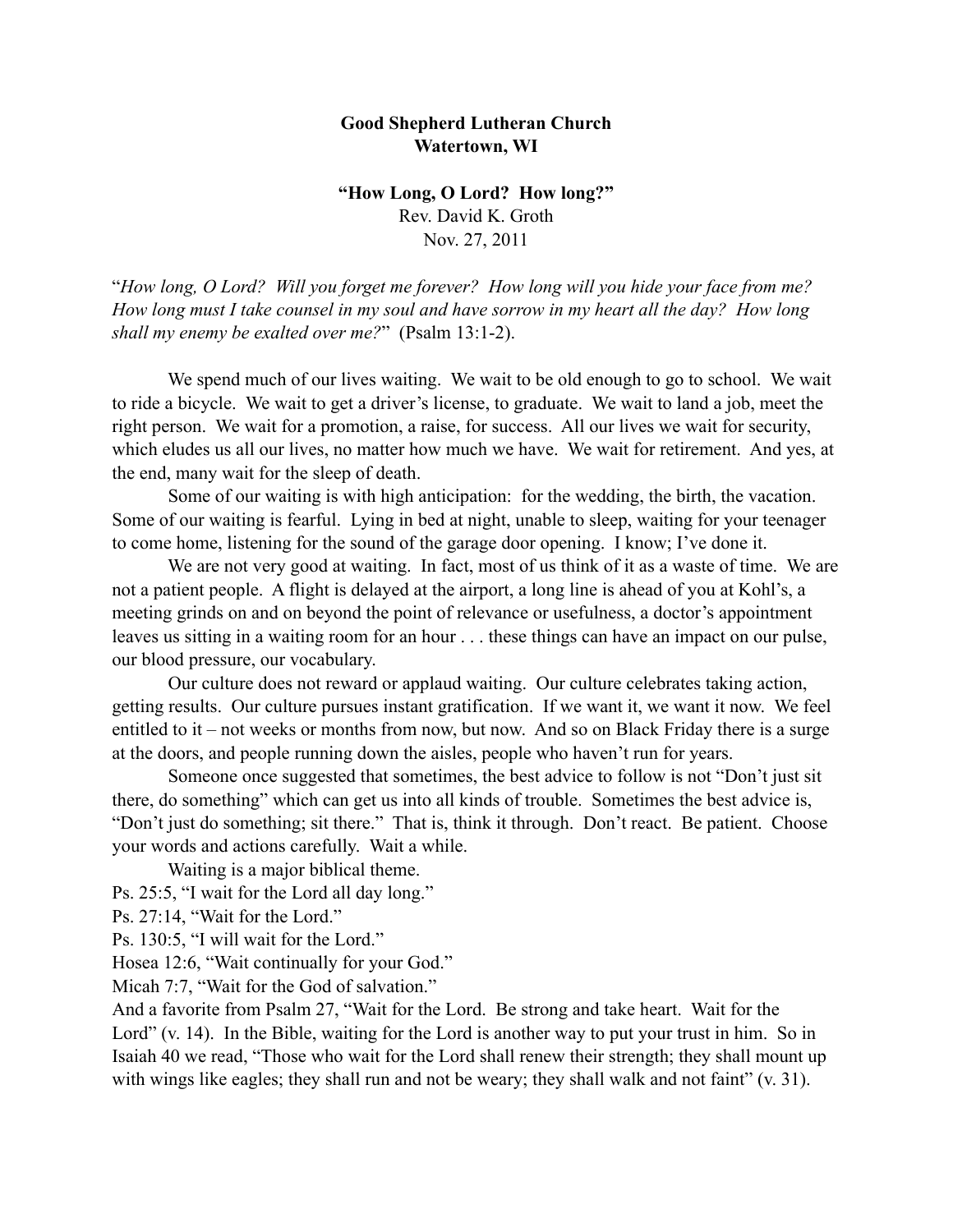There's a lot of waiting in the Bible, and often in circumstances that are bleak and not at all hopeful. I'm thinking of Joseph as he languished in an Egyptian prison. I'm thinking of Abraham and Sarah, having been promised a child . . . how long they had to wait, long after all human experience has given up.

We wait as individuals. We wait collectively as God's people. For generations, God's people were slaves in Egypt waiting for redemption. After that, they wandered in the wilderness for forty years, waiting for the Promised Land. Then, after they were given that good land, it was taken away again for their disobedience and unfaithfulness. Soundly thrashed by Babylonians, they were humiliated and expelled from their homes. They watched as the Babylonians reduced their beloved city and its magnificent temple into a smoldering heap of rubble. And then they were forcibly marched into a foreign land where they would have to wait seventy years before the Lord would see fit to release them from captivity.

 In Advent we remember those people and we sing: "O come, O come, Emmanuel, and ransom captive Israel that mourns in lonely exile here." But we're not referring just to those people of old. There's another layer of meaning to that hymn, one that hits much closer to home because we, in a way, are not yet free. We are held captive . . . by sin and death. In Romans 7, Paul describes this bondage, "For I have the *desire* to do what is right, but not the ability to carry it out. For I do not do the good I want, but the evil I do not want is what I keep on doing . . . it is no longer I who do it, but sin that dwells within me. . . Wretched man that I am! Who shall rescue me from this body of death?" So God's ancient people don't have a monopoly on exile and captivity and waiting. It's also a part of your life and mine. And so we sing, "O come, O come." We wait for the Lord. Along with the psalmist we ask, "How long, O Lord? How long?" How long before you make it right again? How long before you stir up your power and come?

It's a psalm attributed to David. My study Bible says this text is "best understood as having been written while David was being pursued by King Saul." You remember the story: Saul was given to fits of anxiety and sadness so severe he could hardly function. One person able to bring him out of it was David. With his lyre David could have charmed the birds out of the trees; he was certainly able to soothe the frayed nerves of King Saul.

The Lord is with David in many ways. This little musician goes on to become a national hero when he slays the giant Philistine named Goliath. The people love it. "Saul has slain his thousands" they say, "but David his ten thousands." On the outside Saul applauds David's courage and skill, but inside he's a smoldering, dangerous wreck of a man. In the palace, he even flings a spear at the national hero but misses. David runs for his life. Saul orders his army out after him. David goes into hiding. It's during this time, presumably, that David writes this psalm.

 "How long, O Lord? Will you forget me forever? How long will you hide your face from me? How long must I have sorrow in my heart all the day? How long shall my enemy be exalted over me?" You and I were taught in confirmation to begin our prayers with thanksgiving and praise. It's the decent thing to do rather than "Dear God, give me this . . . or do that for me." But when the suffering is acute . . . when the distress is intense, we may not have the heart or time to begin with the niceties. In this psalm, David gets right down to business. "How long, O Lord? How long?"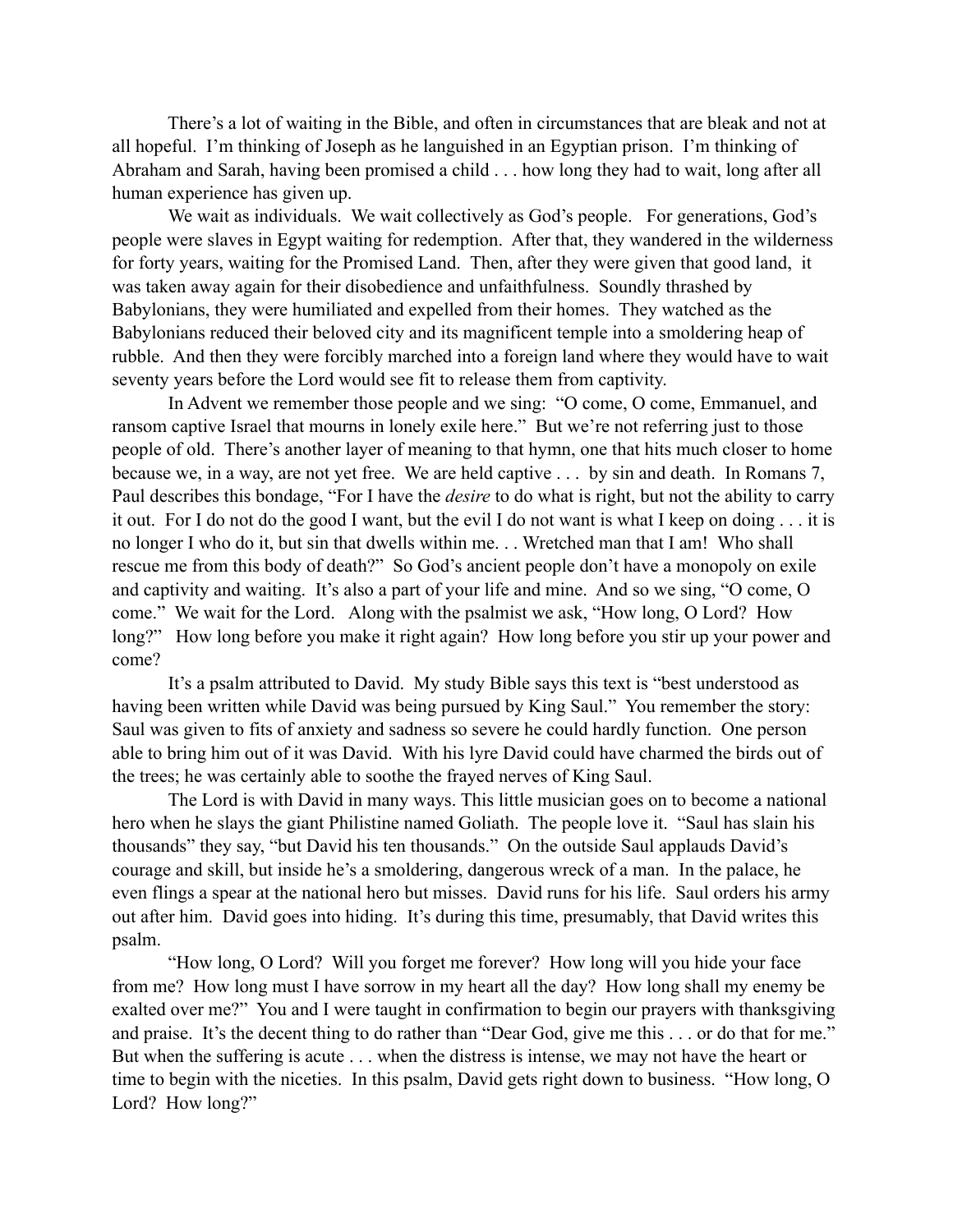Whoever you are, the psalms are written for you. They are prayers you can pray. You can wrap this ancient psalm of David around your own life, and somehow, it will fit. "How long, O Lord? Must I have sorrow in my heart all the day?" How long, Lord, before the one I love makes a clean break from addiction? How long until you bless us with a child? How long, Lord, before I find good work so I can support my family? How long, until you give me relief from the shingles or the vertigo or the nausea or the shortness of breath? How long, Lord, before my teenager starts making good choices again? How long before my granddaughter returns to you in obedience and faith? How long, Lord, before you make work easier? It's so hard! How long, Lord, before you call me home? I've lost so much; so much has been taken away. Why not now? Why not yesterday? How long?"

We pray for relief, but often, God would have us wait.

At this time of the year it's also a tough wait for the little children. These four weeks measured by those four candles are the longest of the year. That's okay. They get a taste of some much more serious waiting to come. They learn patience, and in this world broken by sin, patience will serve them well.

God works good out of our trials as well. He uses them to teach us patience. He uses them to teach us something about the faith. In fact, without trials, our faith would languish and grow cold. Without troubles, our faith might disappear altogether. It's so much easier to pray, isn't it, when you're in trouble. It's so much easier to trust in the Lord when you've exhausted your own resources. And so we wait. We wait for many things, but over all this we wait for the Lord. We wait for him to stir up his power and come.

Advent waiting is not a passive waiting. It's not a time when we are "waiting it out," sitting around whiling away the days and weeks and years of our lives. We are not killing time. No, Advent waiting is living into that future, working for the kingdom, making a difference in the world around us, serving our neighbors. Advent waiting is active waiting, confident waiting, hopeful waiting.

A pastor in Manhattan told his congregation, "I don't want this place to be an institution for those interested in things religious. I want it to irrigate the community with hope." I love that image. "Irrigating the community with hope." While we wait, we work and serve and share God's grace in Jesus and give them the hope we have in Christ.

Finally, God alone knows the day and the hour when the trumpet will sound and the heavens will be torn apart and the Lord and his angels come. He alone knows when That Day will be, and, in a sense, he too is waiting for it. His is also an active waiting. He's not killing time. He is at work in the world, irrigating it with hope.

But he comes into human history in ways we never seem to expect. We expect the trumpet blast and the raw, irresistible power. We don't expect a vulnerable infant lying in a manger. We expect the throne and the royal garments, not the thorns and the whipping and the mocking. God came to us as a man dragging his cross to Golgotha. No one expected that, and no one expected God to do what he did for us there, to suffer for our sin and die our death in order to release us from captivity to sin and death. What we always expect from God is irresistible power. What we receive is grace and mercy . . . in lowly water which gives us life, in bits of bread and sips of wine which gives us forgiveness, in ordinary voices, fallible voices which gives us *his* Word.